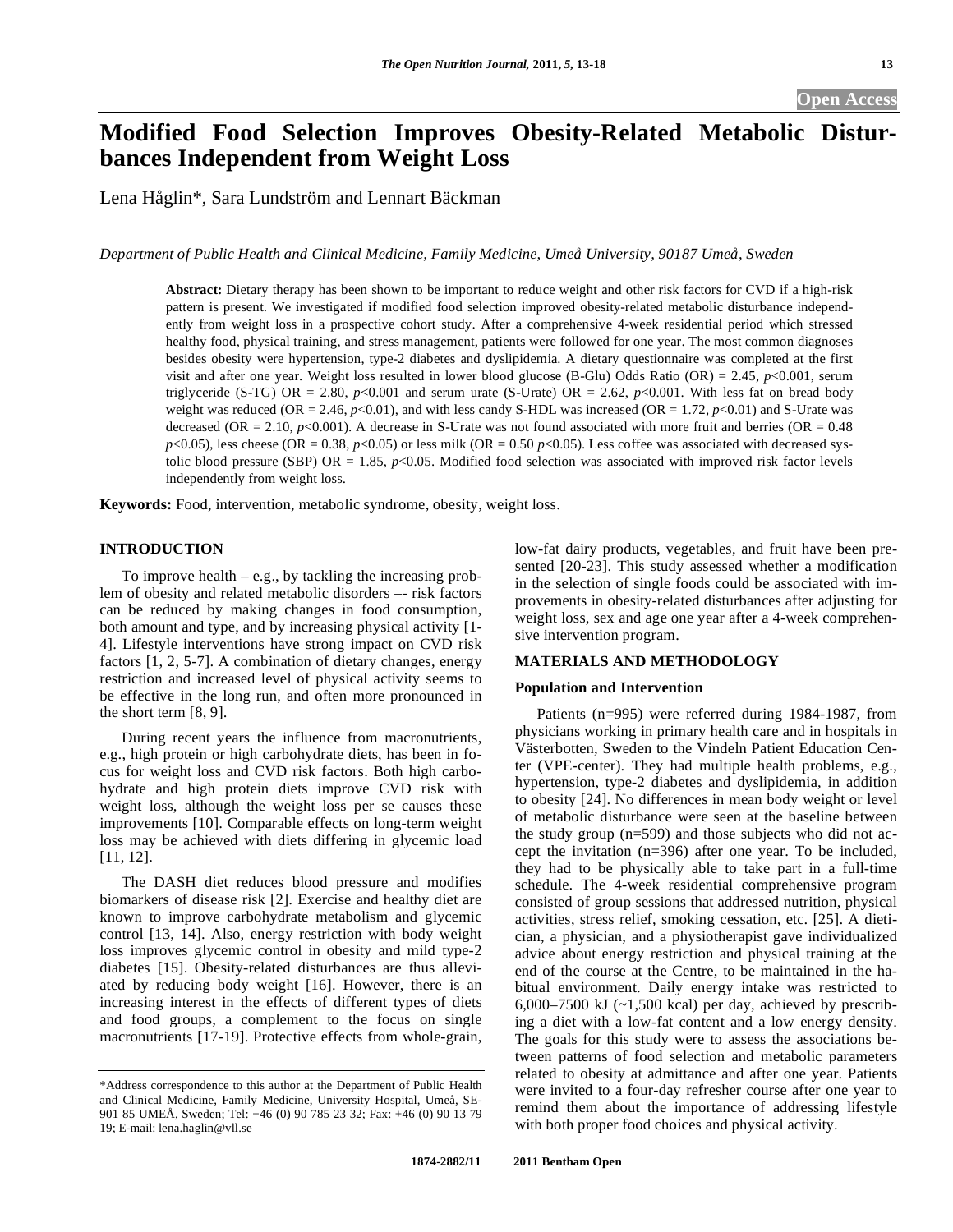#### **Physical and Biochemical Variables**

 The physical examination was performed on the first or second day of the visit. A medical journal was set up for each patient admitted, and all data, including for the followup period, were collected at the Centre. The BMI  $(kg/m<sup>2</sup>)$ was calculated, and systolic blood pressure (SBP) and diastolic blood pressure (DBP) (mmHg) were measured as a mean of three BP measurements obtained in a sitting position.

 At the start of the program, all patients fasted before blood samples were drawn in the morning. The samples were analyzed according to standardized routine procedures of the Department of Clinical Chemistry, University Hospital, Umeå, Sweden. The levels of B-Glu (mmol/l), S-TG (mmol/l), S-Chol (mmol/l), S-HDL (mmol/l), and S-Urate (mmol/l) were determined using routine methods on a Hitachi 717 multianalyser (Boehringer Mannheim Diagnostica, Mannheim, Germany).

#### **Food Questionnaire and Selections**

 When the patients were admitted to the VPE Center, questionnaires (995) were used to gather information about their selection of raw vegetables (frequency), fruit and berries (frequency), milk (frequency and type), cheese (frequency), candies (frequency), fat (amount and type), bread (type), coffee (cups), sugar in coffee or tea (lumps), salt (frequency), cookies and cakes (frequency). Patients completed questionnaires again at the 4-day follow-up a year later  $(n=599, 60\%)$ .

 Questions about time spent eating and smoking habits were also evaluated (data not presented in this report). An individual patient could have changed in one or more of 14 dietary questions, but a healthy choice in one question did not necessarily indicate a healthy choice in another question. A healthy food selection corresponded to more raw vegetables, fruit and berries, whole-grain bread, low-fat margarine, less full-cream milk or less amount of milk, fat on bread, candy, sugar in coffee, cookies and cakes, table salt, coffee, and alcoholic beverages.

## **Statistics**

 Multiple logistic regression analysis, with changed risk factor level over one year as dependent variables, was performed and adjusted ORs (95% CI) were calculated for food choices and alcohol intake over one year. Each model was adjusted for baseline pattern for the food selected (dichotomized), age, sex, BMI at baseline, BMI change and baseline value for the risk factor studied. For S-HDL, baseline cholesterol change in S-Chol was included.

 The analyses were carried out using the SAS program pack 9.1.3 [26]. Proc GLM in the SAS program was used. Multiple comparisons were made using the Bonferroni

**Table 1. Personal Data, Risk Factors and Main Diagnoses for the whole Cohort and Study Group and for the Subjects Not Admitted to the Follow Up. DM = Diabetes Mellitus. IHD/PMI = Ischemic Heart Disease/Post-Myocardial Infarction** 

|                   | The whole Cohort | Subjects not admitted at 1 $yr1$ | Study group     |           |               |         |
|-------------------|------------------|----------------------------------|-----------------|-----------|---------------|---------|
|                   |                  |                                  | <b>Baseline</b> | 1 yr      | <b>Diff</b>   |         |
|                   | $(n=995)$        | $(n=396)$                        | $(n=599)$       | $(n=599)$ |               | P-value |
| Age, yrs          | 49.7(10.1)       | 48.1(10.9)                       | 50.8(9.5)       |           |               |         |
| Men/Women, %      | 44/56            | 41/59                            | 45/55           |           |               |         |
|                   |                  |                                  |                 |           |               |         |
| BMI, $kg/m2$      | 31.9(5.0)        | 32.3(4.8)                        | 31.6(5.1)       | 30.3(4.7) | $-1.3(2.3)$   | < 0.001 |
| SBP, mmHg         | 144(19)          | 142(19)                          | 145(19)         | 136(17)   | $-8.8(17.2)$  | < 0.001 |
| B-Glucose, mmol/l | 6.8(3.4)         | 6.7(3.4)                         | 6.8(3.3)        | 6.5(2.7)  | $-0.26(2.44)$ | 0.0091  |
| S-TG, mmol/l      | 2.4(1.7)         | 2.4(1.7)                         | 2.5(1.8)        | 2.2(1.5)  | $-0.25(1.22)$ | < 0.001 |
| S-HDL, mmol/l     | 1.3(0.4)         | 1.3(0.4)                         | 1.3(0.4)        | 1.3(0.4)  | $+0.02(0.26)$ | 0.177   |
| S-Urate, mmol/l   | 344 (85)         | 345 (85)                         | 344 (86)        | 332 (86)  | $-12(60)$     | < 0.001 |
| Main diagnosis, % |                  |                                  |                 |           |               |         |
| Hypertension      | 42 %             | 36 %                             | 46 %            |           |               |         |
| Type-2 DM         | 19 %             | 20 %                             | 19 %            |           |               |         |
| <b>IHD/PMI</b>    | 5 %              | 5 %                              | 5 %             |           |               |         |
| Dyslipidemia      | 7 %              | 6 %                              | 8 %             |           |               |         |
| Obesity           | 26 %             | 32 %                             | 21 %            |           |               |         |
| Other diagnoses   | $1\%$            | $1\%$                            | $1\%$           |           |               |         |

All values are mean and (SD).

<sup>1</sup>Values are not significantly different from that of the study group at baseline.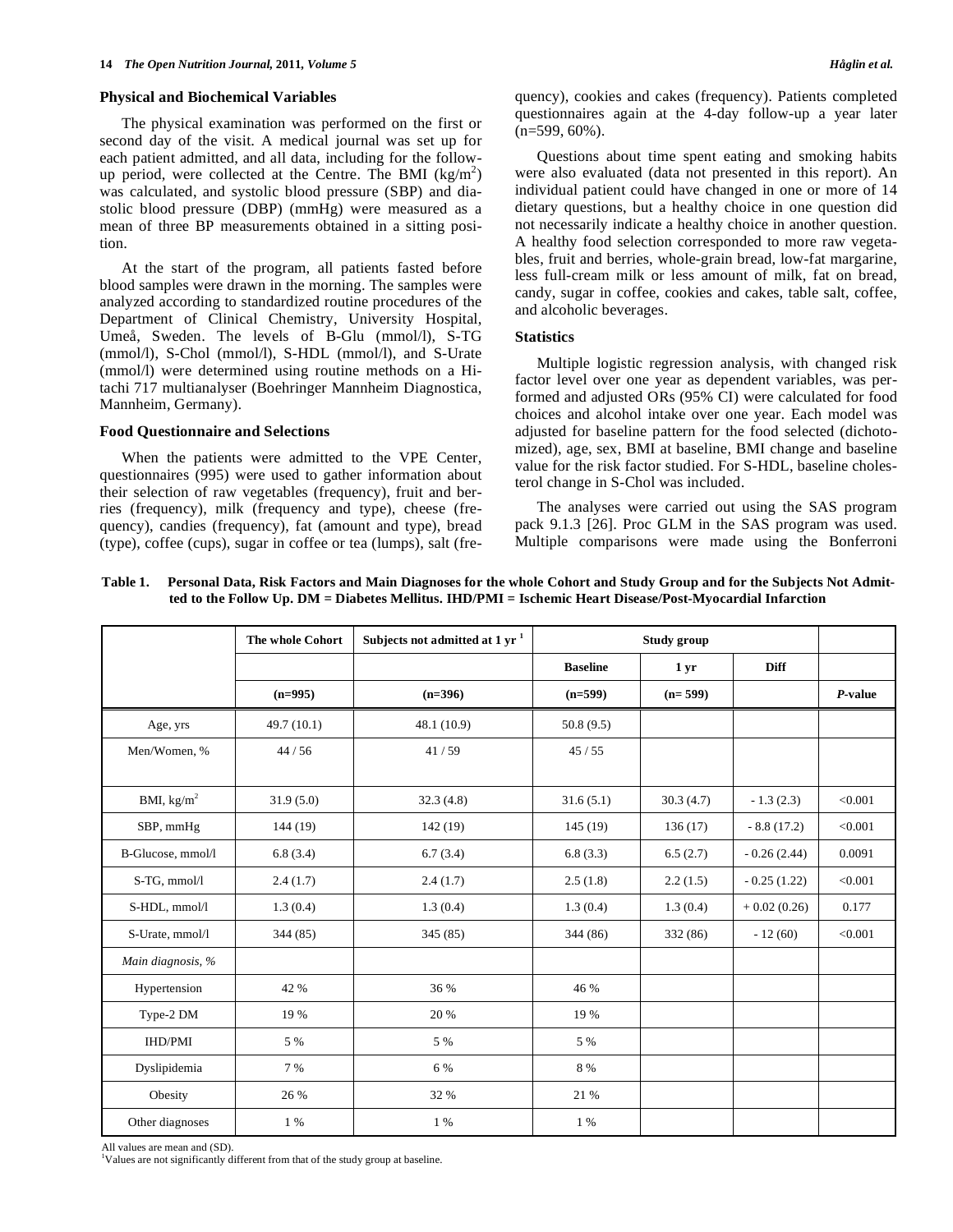method [27]. In the multiple regressions, age, sex, and BMI at baseline and changes in BMI over one year together with the level of the metabolites at baseline were controlled for. Adjustments were also made for the baseline food selection. Each question was coded and turned into indicator variables. Data that were lacking in the questionnaires were considered as missing. The study was approved by the Regional Ethical Review Board in Umeå, Sweden (Dnr 05-177M) and registered as a Lifestyle intervention trial (no. ISRCTN79355192).

#### **RESULTS**

## **Patients and Diagnoses**

 The change in level of metabolites at one year was compared to the baseline for each individual, and thereby each patient acted as his or her own control (Table **1**). One fifth of the study group had obesity as the main diagnosis and they had a low prevalence of an additional diagnosis (Table **1**). The aim with the therapy in this group was to prevent the progression of metabolic disturbance associated with obesity. Body mass index  $(BMI = kg/m<sup>2</sup>)$  in this group at the time of admission  $(35.1 \pm 4.7 \text{ kg/m}^2)$  was also higher than in subjects with type-2 diabetes (30.4 $\pm$ 4.9; *p*<0.001) or hypertension (31.5±5.2; *p*<0.001).

## **Body Weight Loss**

Mean body weight loss at one year was  $4.0\pm5.8$  kg (BMI change =  $-1.3 \pm 2.3$ ), a number that corresponds to  $4.2 \pm 5.7$ % of initial body weight. Women lost  $4.1\pm6.1$  kg  $(3.7\pm6.0$  %) and men  $4.4 \pm 5.5$  kg  $(4.3 \pm 5.2$  %).

 The difference for each metabolite over one year is presented in Table **1**. The multiple logistic regression analysis with BMI change as the dependent variable and each of the risk factors as the independent variables with adjustments for age, sex, BMI and the risk factor at baseline are presented in Table **2**. There was a high correlation between the level of the metabolites at baseline and its change over time. These correlations are referred to as regression towards the mean. Age and sex were also associated with a change in S-Urate.

### **Modified Food Selection**

 To evaluate effects of food selection on changes in obesity-related metabolic variables, each risk factor change was used as the dependent variable with age and sex, BMI at baseline, change in BMI and baseline-values for every single

metabolite and food pattern included as independent variables in each model.

 As seen in Table **3**, using less fat on bread was associated with weight loss (OR=2.461 (1.378-4.395) ( $p$ <0.01). Eating more whole-grain bread and more vegetables was almost significantly associated with weight loss (OR=1.746 (0.977- 3.121) (*p*<0.06) and 1.681 (0.933-3.030) (*p*<0.08), respectively. A reduction in coffee consumption (reduced from >7 cups a day) reduced SBP. More vegetables but not less cookies and cakes reduced S-TG. Less fat on bread, increased intake of low-fat margarine/improved fat quality or less candy increased S-HDL. More fruit and berries, less milk or cheese limited the possibility to reduce S-Urate. A decreased frequency of candy or alcohol decreased S-Urate.

## **DISCUSSION**

 A weight loss of 4–5 kg, or about 4% of the initial body weight, was associated with decreased B-Glu, S-TG, and S-Urate levels after adjustment for age, sex and BMI. With this moderate weight loss, important improvements of CVD risk factors were still shown. The impressive decrease of SBP (- 8.8 mmHg) indicates the importance of multiple lifestyle interventions. However, exercise and diet-induced weight loss may be additive in the effect on high blood pressure [1].

 Other lifestyle intervention trials show reduced SBP and blood lipids at a weight loss between 5 and 10% of the baseline weight [28,29]. The metabolic response per se from a negative energy balance seems to be important, rather than the level of weight loss or the glycemic load [11]. Weight loss elicits physiological improvements – making it difficult to conclude about the effects from macronutrients and/or different food items.

 We performed a multiple logistic regression analysis to control for weight loss in the test of associations between altered food selection and obesity-related disturbances. The strength of each change, e.g., the level of risk besides age and sex, and progression of the disease, has to be considered to understand the effect of dietary changes on obesity-related disturbances.

 Other intervention studies, which focus on multiple lifestyle changes, show similar results to those in our study [5-7, 16]. Even greater effects have been shown 6 months after a lifestyle intervention with a loss of 8% of body weight and 10 mmHg decreases in SBP [8]. A weight loss of 4% was achieved in addition to improved cardiovascular function

**Table 2. The Association Between Weight Change and Changes in Risk Factors Over One Year** 

| <b>Variables</b>             | $\mathbf n$ | <b>OR (95% CI)</b>     | P-value  |  |
|------------------------------|-------------|------------------------|----------|--|
| SBP, mmHg $\downarrow$       | 567         | $1.331(0.811 - 2.182)$ | 0.2577   |  |
| B-Glu, mmol/l $\downarrow$   | 498         | 2.452 (1.495–4.021)    | 0.0004   |  |
| S-TG, mmol/l $\downarrow$    | 555         | 2.804 (1.759–4.469)    | < 0.0001 |  |
| S-Chol, mmol/l $\downarrow$  | 563         | $1.271(0.803 - 2.011)$ | 0.3067   |  |
| S-HDL, mmol/l $\uparrow$     | 558         | $1.366(0.865 - 2.159)$ | 0.1813   |  |
| S-Urate, mmol/l $\downarrow$ | 550         | $2.615(1.630-4.196)$   | < 0.0001 |  |

Each calculation was adjusted for age, sex, BMI and the risk factor at baseline. For S-HDL, S-Chol at baseline and change over one year are included.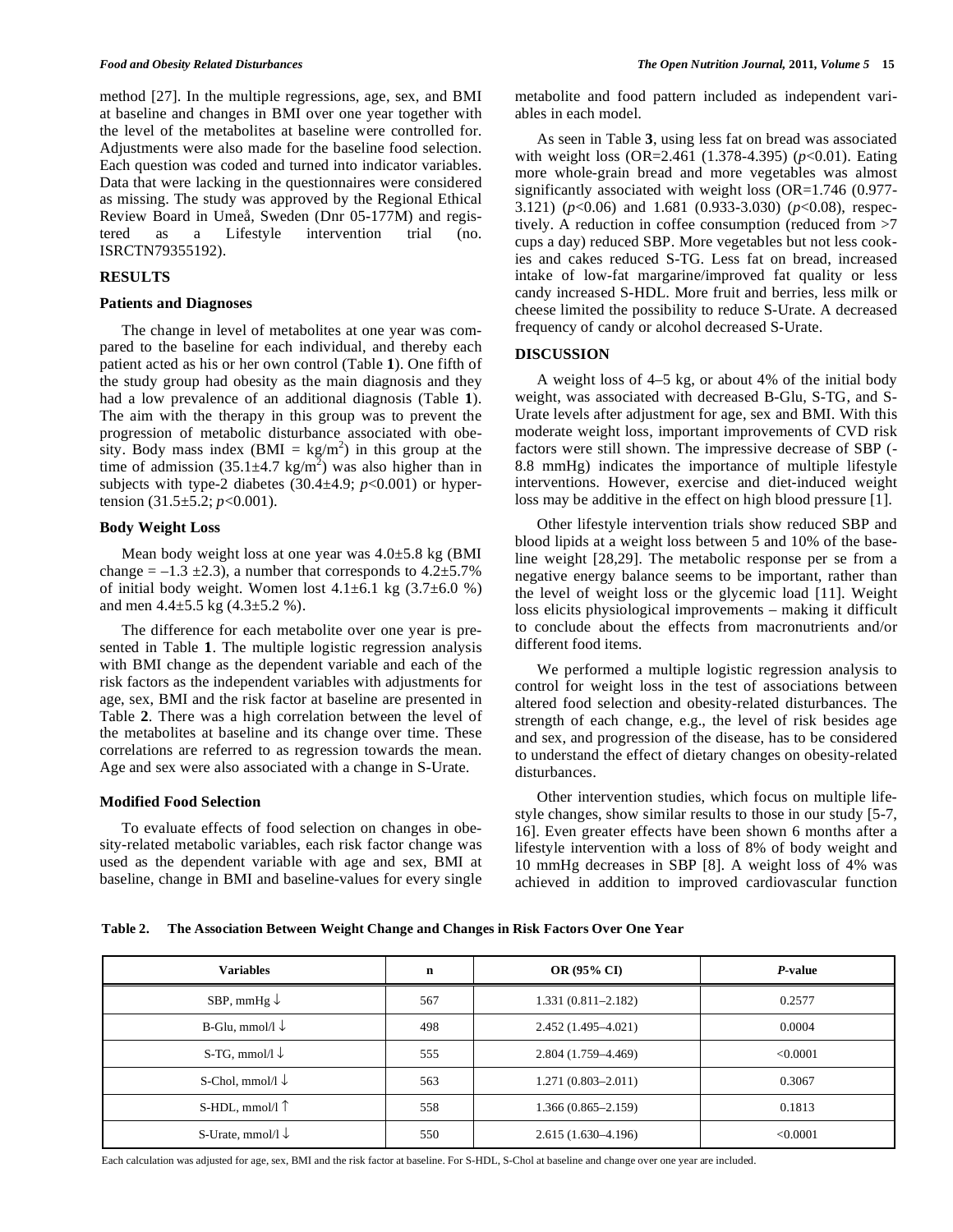| <b>Changed pattern</b>            | ${\bf N}$ | <b>BMI</b> ( $kg/m2$ )    | $SBP$ (mmHg)                        | B-Glu (mmol/l)       | S-TG (mmol/l)           | S-HDL (mmol/l)                      | S-Urate<br>(mmol/l)       |
|-----------------------------------|-----------|---------------------------|-------------------------------------|----------------------|-------------------------|-------------------------------------|---------------------------|
|                                   |           | ↓                         | ↓                                   | $\downarrow$         | ↓                       | ↑                                   | $\downarrow$              |
| Raw vegetables 1                  | 539       | 1.681<br>0.933-3.030      | 0.792<br>0.471-1.330                | 0.757<br>0.465-1.233 | $1.650*$<br>1.003-2.714 | 1.019<br>$0.640 - 1.622$            | 1.338<br>0.829-2.160      |
| Fruit and berries<br>↑            | 551       | 0.772<br>0.369-1.616      | 1.001<br>0.530-1.890                | 0.806<br>0.429-1.514 | 0.616<br>0.329-1.154    | 0.873<br>0.486-1.567                | $0.482*$<br>0.262-0.887   |
| Amount of milk $\downarrow$       | 526       | 0.847<br>0427-1.682       | 1.803<br>0.990-3.285                | 0.720<br>0.401-1.293 | 0.929<br>0.521-1.657    | 1.350<br>0.780-2.335                | $0.501*$<br>0.284-0.884   |
| Full-cream milk $\downarrow$      | 525       | 1.325<br>0.757-2.318      | 0.798<br>0.486-1.310                | 1.297<br>0.800-2.104 | 1.282<br>0.794-2.070    | 1.080<br>0.690-1.690                | 0.938<br>0.590-1.491      |
| Amount of cheese<br>↓             | 485       | 1.061<br>0.487-2.310      | 1.169<br>0.617-2.216                | 1.038<br>0.567-1.900 | 1.052<br>0.569-1.944    | 1.298<br>0.732-2.304                | $0.383*$<br>0.205-0.717   |
| Whole-grain<br>bread 1            | 493       | 1.746<br>0.977-3.121      | 1.033<br>0.616-1.731                | 1.242<br>0.770-2.004 | 1.186<br>0.730-1.928    | 1.088<br>0.691-1.713                | 1.203<br>0.748-1.934      |
| Fat on bread $\downarrow$         | 483       | $2.461$ **<br>1.378-4.395 | 1.228<br>0.763-1.977                | 0.738<br>0.471-1.156 | 1.394<br>0.873-2.227    | $1.581$ <sup>*</sup><br>1.032-2.424 | 1.128<br>0.724-1.756      |
| Low-fat marga-<br>rine            | 503       | 1.471<br>0.848-2.552      | 0.681<br>0.425-1.091                | 0.845<br>0.531-1.344 | 1.111<br>0.703-1.755    | $1.655*$<br>1.070-2.558             | 1.203<br>0.769-1.881      |
| Candies $\downarrow$              | 516       | 1.099<br>0.645-1.872      | 0.955<br>$0.603 - 1.511$            | 1.155<br>0.740-1.803 | 0.850<br>0.549-1.317    | $1.722**$<br>1.131-2.622            | $2.099***$<br>1.349-3.265 |
| Sugar in coffee $\downarrow$      | 553       | 0.925<br>0.426-2.012      | 0.798<br>0.393-1.620                | 0.799<br>0.399-1.601 | 0.584<br>0.288-1.185    | 1.112<br>0.577-2.141                | 0.636<br>0.326-1.243      |
| Cookies and<br>cakes $\downarrow$ | 511       | 1.292<br>0.788-2.118      | 0.716<br>0.462-1.109                | 1.063<br>0.698-1.618 | $0.639*$<br>0.418-0.976 | 1.090<br>0.735-1.618                | 1.221<br>$0.811 - 1.837$  |
| Table salt $\downarrow$           | 527       | 1.351<br>0.722-2.529      | 1.423<br>0.811-2.495                | 0.731<br>0.426-1.256 | 0.863<br>0.503-1.481    | 1.070<br>0.648-1.767                | 0.884<br>0.523-1.496      |
| Coffee $\downarrow$               | 522       | 0.895<br>0.473-1.695      | $1.851$ <sup>*</sup><br>1.017-3.372 | 1.670<br>0.958-2.912 | 0.782<br>0.455-1.342    | 0.783<br>0.472-1.300                | 1.141<br>$0.667 - 1.953$  |
| Alcohol $\downarrow$              | 505       | 0.833<br>0.480-1.447      | 1.511<br>0.907-2.519                | 1.084<br>0.671-1.752 | 1.239<br>0.770-1.994    | 1.405<br>0.893-2.211                | $1.645*$<br>1.026-2.640   |

**Table 3. Association Between Changed Risk Factor Levels (Dependent Variables) and Altered Food Selection** 

Each calculation was adjusted for baseline pattern of the variable, age, sex, BMI at baseline, BMI change and baseline value for the risk factor studied. For S-HDL, baseline cholesterol and change in S-Chol was included.<sup></sup>

already after two months [9]. After 14 months, moderately low-fat intake, rather than very low fat intake, improved CVD risk factors, and this could be explained by better adherence to the dietary strategies [30]. In our study a reduced amount of fat on bread, indicating less energy density of the diet, was associated with weight loss and increased S-HDL. Whole-grain cereals can reduce the risk of type-2 DM [31] and reduce visceral adipose tissue [20]. Both of those effects of whole-grain cereals, blood glucose reduction and body weight loss, may reduce the risk of developing type-2 DM. However, in our study we did not find any effect of increased intake of whole-grain bread on the studied CVD risk factors.

 Modified food selection and increased physical training were the main goals at the VPE-center. It has been shown that low fat milk intake may prevent insulin resistance syndrome [21]. It has also been shown in the DASH study that a

low fat diet, besides salt restriction and intake of low-fat milk products, reduces BP [2, 32]. However, changing from high fat to low-fat milk in the present study did not reduce body weight or any of the risk factors studied. On the contrary, we found that a reduced milk intake hindered a decrease in S-Urate. This suggests that further studies are needed on the effect of milk intake on CVD risk factors. The most impressive BP reductions in the present study were seen with a reduced alcohol intake  $(12.5 \pm 17.6 \text{ mmHg})$ . Numerous dietary factors can influence BP [2, 32, 33]. By reducing alcohol in the obese, high-risk condition, we found a decreased S-TG and an almost significant decrease in SBP and S-Urate after adjusting for weight loss and other confounders. Weight loss and reduced alcohol intake are two therapeutic goals in treating patients with gout, and these results are of interest also in the obese condition. Because S-Urate is a risk factor for morbidity and mortality (especially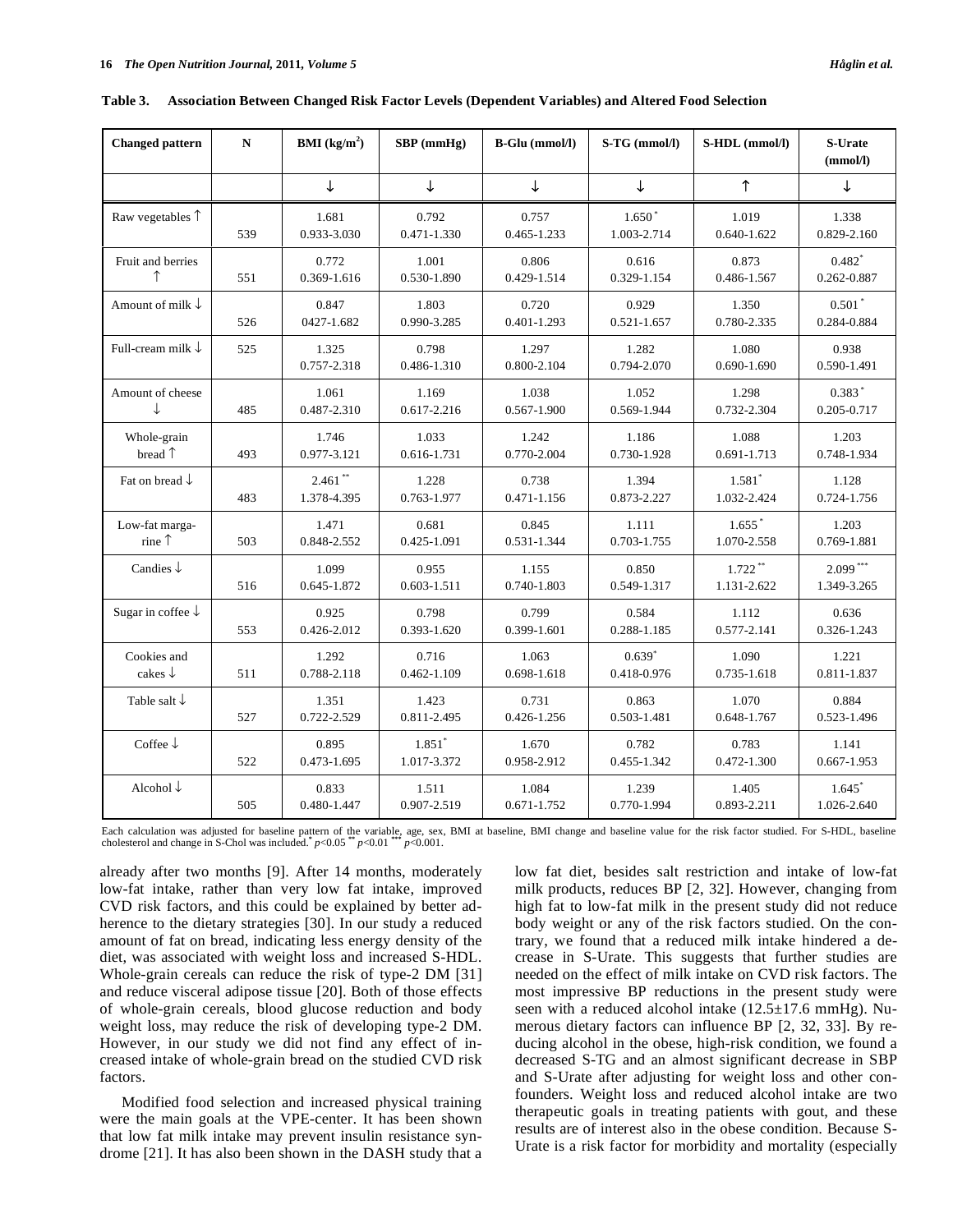in metabolic syndrome), and because weight loss and changed food selection (more fruit, less candy, less alcohol) can influence the degree of S-Urate reduction, these results need to be evaluated further. S-Urate should then be considered either as an end product from purine metabolism or as an antioxidant. More fruit and vegetables are described as one way to improve health [34]. We found that an increased intake of fruit and berries was less likely to be associated with a decrease in S-Urate levels. It is shown that S-Urate increases with a high consumption of apples, six per day [35]. As fruit is more frequently consumed than berries, and since fruit contains more fructose than berries, we think the changes in S-Urate may have been due to changes in fruit intake. However, no studies have investigated this question. Thus, it seems to be important to study the effects of vegetables separated from those of fruit when S-Urate is evaluated in connection with obesity. Due to the recommendations to increase intake of whole-grain bread, fruit and vegetables, the carbohydrate intake was probably increased. Portion sizes of meat, fish and chicken, etc. were kept normal and therefore, the protein intake was probably reduced and the relative contributions of protein and carbohydrates (P/CHOratio) was probably also reduced after the intervention.

 It is well known that obesity is positively related to S-TG and inversely related to S-HDL [36]. As S-HDL levels are associated with both age and sex, this could have contributed to the lesser influence of dietary changes on S-HDL. By reducing amount of candy and fat on bread, but also improving fat quality, S-HDL will increase. It has been shown in another study that nutrition education and dietary counselling strategies, in addition to physical activity prescription, should be followed-up closely to maintain increased S-HDL and decreased S-TG levels [37]. Katan *et al.* (1997) discussed whether a high carbohydrate diet should be recommended for everyone, due to the fact that S-TG might increase and S-HDL decrease with such a diet [38].

 The dietary treatment offered at VPE-Center had impressive effects on obesity-related metabolic disturbances over one year, and improved metabolic profiles were associated with changed selections for a healthy food pattern. More vegetables, less fat on bread, more whole-grain bread, and less candy are all important recommendations to achieve benefits. The question about the amount of fruit in a weightloss regime needs to be studied further in both clinical and epidemiological studies, but the advice to reduce alcohol seems to be effective. The importance of improved selections of food, to choose "the healthy alternatives", is necessary for improving obesity related disturbances.

#### **CONCLUSION**

 The multiple logistic regressions showed that improved food selection was associated with weight loss and improved obesity-related risk factors for CVD. Furthermore, the improved risk factors occurred independently from the weight loss. Both a reduction of candy and increased intake of fruit and berries contributed to a change in S-Urate, but in opposite directions. With improved fat quality, less fat on bread and less candy, S-HDL increased.

#### **REFERENCES**

[1] Gordon NF, Scott CB, Levine BD. Comparison of single versus multiple lifestyle interventions: are the antihypertensive effects of exercise training and diet-induced weight loss additive? Am J Cardiol 1997; 79: 763-7.

- [2] Blumenthal JA, Babyak MA, Hinderliter A, *et al.* Effects of the DASH diet alone and in combination with exercise and weight loss on blood pressure and cardiovascular biomarkers in men and women with high blood pressure: the ENCORE study. Arch Intern Med 2010; 170: 126-35.
- [3] Stamler J, Dolecek TA. Relation of food and nutrient intakes to body mass in the special intervention and usual care groups in the Multiple Risk Factor Intervention Trial. Am J Clin Nutr 1997; 65: 366S-73S.
- [4] Fox AA, Thompson JL, Butterfield GE, Gylfadottir U, Moynihan S, Spiller G. Effects of diet and exercise on common cardiovascular disease risk factors in moderately obese older women. Am J Clin Nutr 1996; 63: 225-33.
- [5] Ornish D, Scherwitz LW, Billings JH, *et al.* Intensive lifestyle changes for reversal of coronary heart disease. J Am Med Assoc 1998; 280: 2001-7.
- [6] Gaede P, Vedel P, Larsen N, *et al.* Multifactorial intervention and cardiovascular disease in patients with type 2 diabetes. N Engl J Med 2003; 348: 383-93.
- [7] Kim SH, Lee SJ, Kang ES, *et al.* Effects of lifestyle modification on metabolic parameters and carotid intima-media thickness in patients with type 2 diabetes mellitus. Metab Clin Exp 2006; 55: 1053-9.
- [8] Villareal DT, Miller BV, Banks M, Fontana L, Sinacore DR, Klein S. Effect of lifestyle intervention on metabolic coronary heart disease risk factors in obese older adults. Am J Clin Nutr 2006; 84: 1317-23.
- [9] Wong CY Byrne NM, O'Moore-Sullivan T, *et al.* Effect of weight loss due to lifestyle intervention on subclinical cardiovascular dysfunction in obesity (Body Mass Index  $>$  30 kg/m<sup>2</sup>). Am J Cardiol 2006; 98: 1593-8.
- [10] Noakes M, Keogh JB, Foster PR, Clifton PM. Effect of an energyrestricted, high-protein, low-fat diet relative to a conventional highcarbohydrate, low-fat diet on weight loss, body composition, nutritional status, and markers of cardiovascular health in obese women. Am J Clin Nutr 2005; 81: 1298-1306.
- [11] Das SK, Gilhooly CH, Golden JK, *et al.* Long-term effects of 2 energy-restricted diets differing in glycemic load on dietary adherence, body composition, and metabolism in CALERIE: a 1-y randomized controlled trial. Am J Clin Nutr 2007; 85: 1023-30.
- [12] Periera MA, Swain J, Goldfine AB, Rifai N, Ludwig DS. Effects of a low-glycemic load diet on resting energy expenditure and heart disease risk factors during weight loss. J Am Med Assoc 2004; 292: 2482-90.
- [13] Anderssen SA, Hjermann I, Urdal P, *et al.* Improved carbohydrate metabolism after physical training and dietary intervention in individuals with the "atherothrombogenic syndrome". Oslo Diet and Exercise Study (ODES). A randomized trial. J Intern Med 1996; 240: 203-9.
- [14] Krook A, Holm I, Pettersson S, Wallberg-Henriksson H. Reduction of risk factors following lifestyle modification programme in subjects with type 2 (non-insulin dependent) diabetes mellitus. Clin Physiol Funct Imaging 2003; 23: 21-30.
- [15] Markovic TP, Jenkins AB, Campbell LV. The determinants of glycemic responses to diet restriction and weight loss in obesity and NIDDM. Diabetes Care 1998; 21: 687-94.
- [16] Andersson K, Karlström B, Fredén S, Peterson H, Öhrvall M, Zethelius B. A two-year clinical lifestyle intervention program for weight loss in obesity. Food Nutr Res 2008; 52: 10.3402/fnr.v52i0.1656.
- [17] Joshipura KJ, Frank B, Manson JE, *et al.* The effect of fruit and vegetable intake on risk for coronary heart disease. Ann Intern Med 2001; 134: 1106-14.
- [18] Chahoud G, Aude W, Mehta JL. Dietary recommendations in the prevention and treatment of coronary heart disease: Do we have the ideal diet yet? Am J Cardiol 2004; 94: 1260-1267.
- [19] Hu FB, Rimm EB, Stampfer MJ. Prospective study of major dietary patterns and risk of coronary heart disease in men. Am J Clin Nutr 2000; 72: 912-21.
- [20] McKeown NM, Troy LM, Jacques PF, Hoffmann U, O'Donnell CJ, Fox CS. Whole- and refined-grain intakes are differentially associated with abdominal visceral and subcutaneous adiposity in healthy adults: the Framingham Heart Study. Am J Clin Nutr 2010; 92: 1165-71.